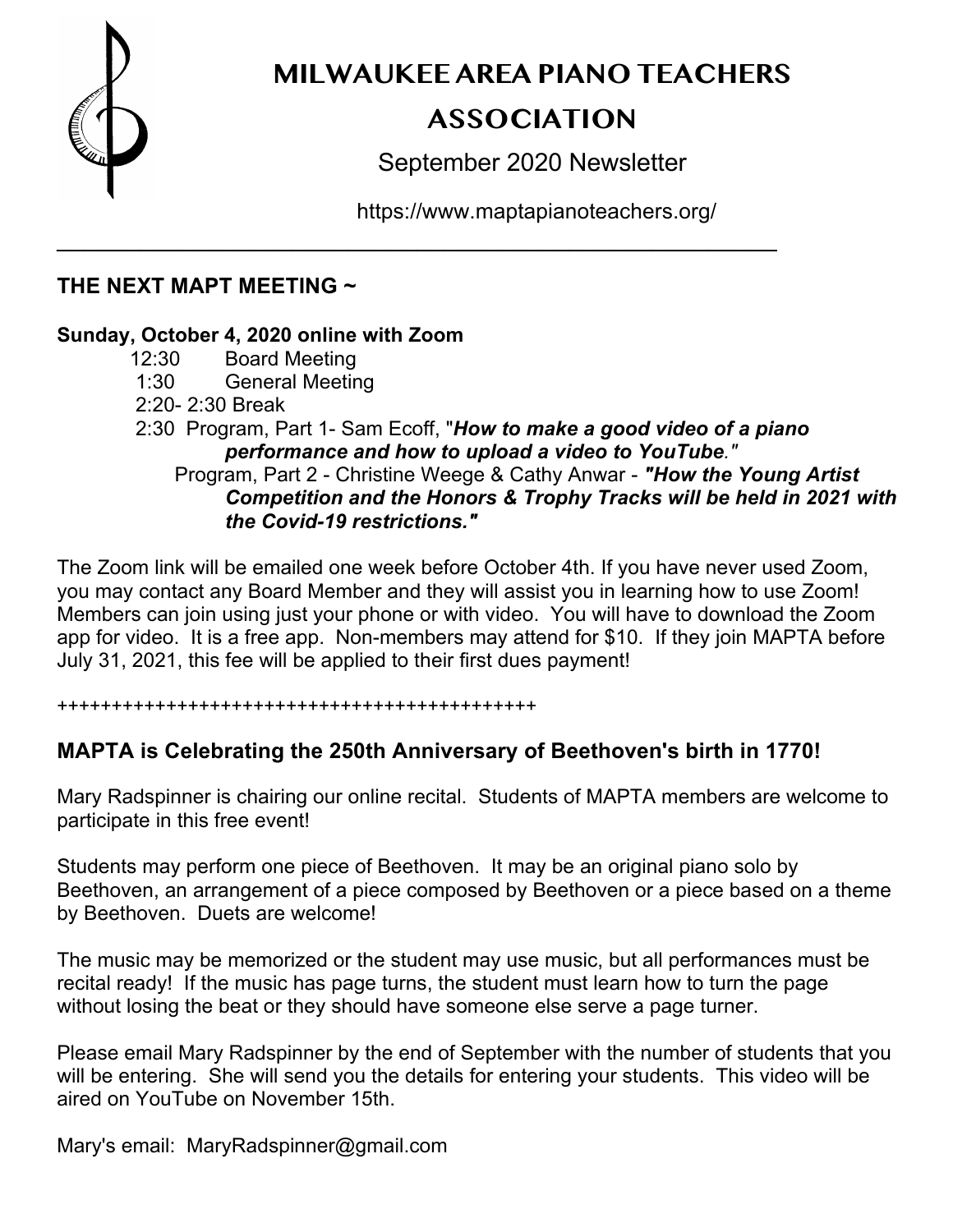#### **NEW MEMBERS:**

We welcome five new members: Mary Anne Harris, Wauwatosa; Steve Becker, Franklin: Leonard Mostek, Ellen Scholl, and Janet Zimmerman, all of Omaha, NE.

Steve Becker enters his students in the WFMC Jr. Festival. He earned a BS in Electrical Engineering and a Juris Doctorate.

Mary Anne Harris has a BA in Piano Performance and a Master of Divinity in Church Music. Her students participate in the auditions of WMTA.

Leonard Mostek attended both University of Nebraska at Lincoln and Omaha, with a double major of Voice and Piano Performance. He had an additional 8 years of advanced voice study with Mary Massie. He is a past president of the Omaha Music Teachers Association and the Nebraska Federation of Music Clubs.

Ellen Scholl has a BS in Math from Creighton University and Doctorate of Physical Therapy from the University of Nebraska Medical Center. She had 18 years of private piano with Janet Acker, Karen Johnson and Jerri Niver. She has been teaching piano for 19 years. She has served as Chairman of the OMTA Fun(damentals) Fair and District Chair for the NMTA Auditions.

Janet Zimmerman has a BFA in Piano Performance from UNO. She is past president of the Omaha Music Teachers Association and past chair of their Fun(damentals) Fair. She has served as the Theory Chair for Nebraska Music Teachers Association.

Mary Radspinner has rejoined since moving back to Texas.

Mary, Steve, Leonard and Ellen entered students in the MAPTA Summer Music Festival.

+++++++++++++++++++++++++++++++++++++++++++++++++++++++++++++

#### **MAPTA Summer Music Festival**

This new event made a profit of \$633.77. 8 MAPTA members participated. There were 62 solos and 2 duets entered. 2 Solo entries did not send videos. All entries performed 2 pieces of music. There were 49 Gold Medals and 11 Silver Medals awarded in Solo and 4 Gold Medals awarded in Duet. We made a profit of \$633.77. This profit will be used to increase the award monies in the Young Artists Competitive Auditions.

+++++++++++++++++++++++++++++++++++++++++++++++++++++++++++++

#### **AUDITION NEWS**

Due to Covid-19 restrictions, the Honors and Trophy Tracks will be judged via online videos. The entry information will be sent to members after all the details have been decided.

The Young Artist Competition details have not yet been finalized. We would like to hold these in person with two judges as we usually do, however costs and other details have not yet been finalized.

The following is a recap of the changes that in our MAPTA Auditions that started with March of 2020:

The former Competitive Auditions is now the **Young Artists Competition.** There are two non-competitive audition options for a student who studies with a MAPTA member.

**HONORS AUDITION TRACK** - Solo and Duet (our old non-competitive audition). Students entered in the **Solo Honors Audition** will perform 3 pieces from memory as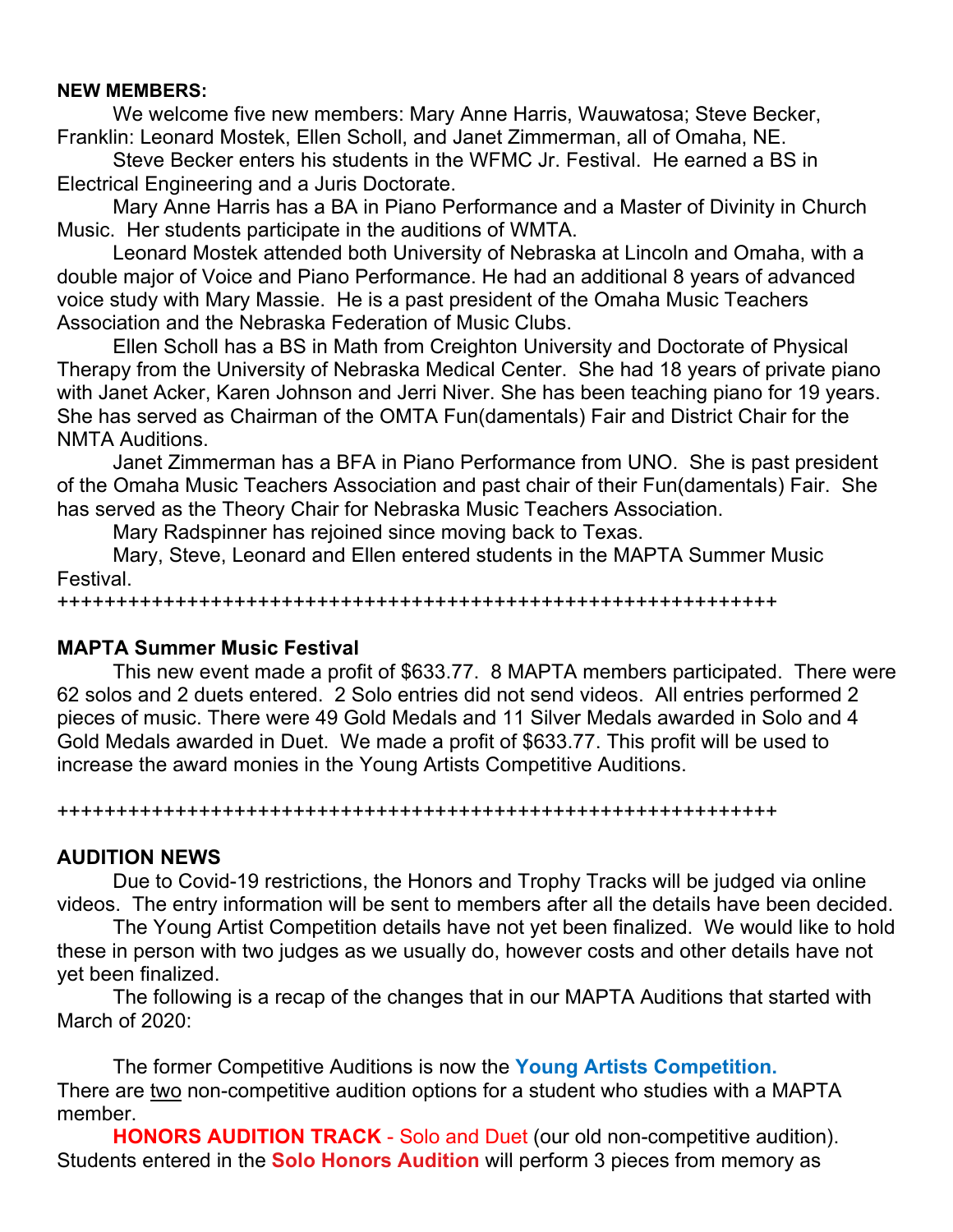outlined in MAPTA Handbook. There are 14 levels of repertoire and each year a student may advance or repeat a level one time. Performances are evaluated on technique, accuracy and interpretation and will be awarded 1-5 points per piece. The points for all 3 pieces are then totaled with a maximum of 15 points.

Students in Levels 1-4 who earn 15 points will qualify for a **JUNIOR HONORS RECITAL**. Students in Levels 5-14, who earn 14 or 15 points, qualify for the **HONORS RECITAL** as outlined in the MAPTA Handbook.

All the students in the **HONORS AUDITION TRACK** will earn a trophy when 25 points have been earned.

Students entered in the **Duet Honors Audition** will perform 2 pieces as outlined in MAPTA Handbook. Performances are evaluated on technique, accuracy and interpretation and will be awarded 1-5 points per piece, with a10 point total maximum. NEW - Duet Honors students in Levels 1-4 with a score of 10 points will qualify for the new **JUNIOR HONORS RECITAL.** Duet Honors students in Levels 5 and up and who earn 9 or 10 points, qualify for the **HONORS RECITAL**. A Duet Trophy is earned by accumulating 17 points. Solo and Duet points may not be combined to earn a trophy.

The JUNIOR HONORS RECITAL and the HONORS RECITAL will be held on the same day and in the same venue. Traditionally, the Honors Recitals are held two weeks after the auditions.

**TROPHY AUDITION TRACK - This event is new!** Students entered in the Trophy Audition will perform 2 pieces from memory. There are 14 levels of repertoire and each year a student may advance or repeat a level one time. Performances are evaluated on technique, accuracy and interpretation and will be awarded 1-5 points per piece. The points for the 2 pieces are then totaled with a maximum of 10 points. All the students in the **TROPHY AUDITION TRACK** will earn a trophy when 25 points have been earned. There is no Duet Trophy Audition Track event. Students entering the Trophy Solo Track are not eligible to perform in the Honors Recitals.

#### **MAPTA 2021 Audition Fees are the same as 2020:**

| Honors Solo Track:               | \$20.00                                                   |
|----------------------------------|-----------------------------------------------------------|
| Honors Duet Track:               | \$20/student in the duet team                             |
| Trophy Solo Track:               | \$20.00                                                   |
| Any Time or Repertoire Changes   | \$10 each request                                         |
| <b>Young Artist Competition:</b> | \$35 total, \$10 of this due in December with application |
|                                  |                                                           |

+++++++++++++++++++++++++++++++++++++++++++++++++++++++++++++

If you use **Facebook**, please follow our page: https://www.facebook.com/MilwaukeeMAPTAWe post updates on meetings, due dates and other important reminders.

Please feel free to "share" any **Facebook** postings from our site on your own site. It is a good way for us to get additional advertising for MAPTA!

Our website has lots of information: https://www.maptapianoteachers.org The MAPTA Repertoire for all 14 levels is almost complete on the website. It will be password protected. All members will receive this password when the list is complete!